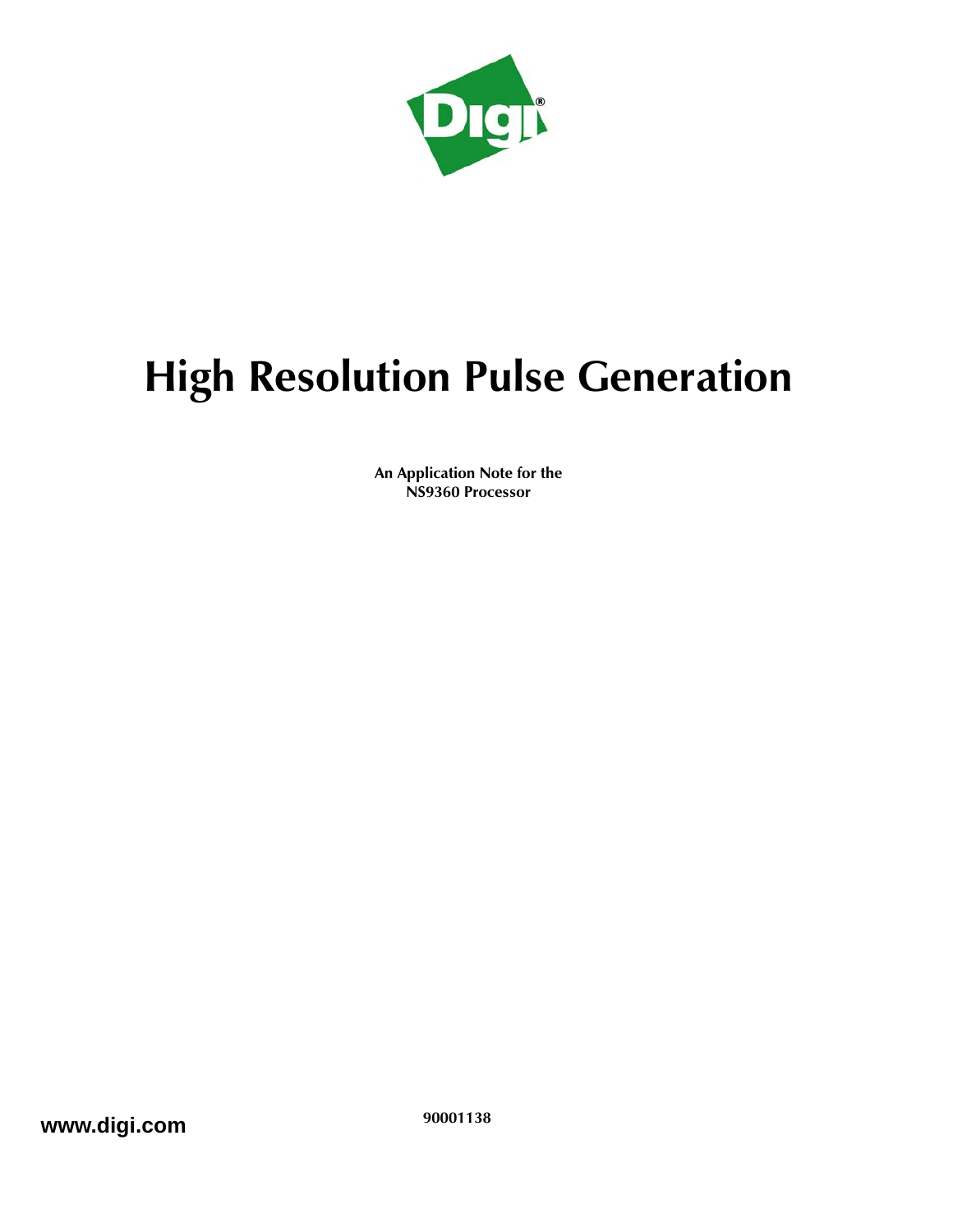©2009 Digi International Inc. All Rights Reserved.

Digi, Digi International, and the Digi logo are trademarks or registered trademarks of Digi International, Inc. in the United States and other countries worldwide.

All other trademarks are the property of their respective owners.

Information in this document is subject to change without notice and does not represent a commitment on the part of Digi International.

Digi provides this document "as is," without warranty of any kind, either expressed or implied, including, but not limited to, the implied warranties of fitness or merchantability for a particular purpose. Digi may make improvements and/or changes in this manual or in the product(s) and/or the program(s) described in this manual at any time.

This product could include technical inaccuracies or typographical errors. Changes are periodically made to the information herein; these changes may be incorporated in new editions of the publication.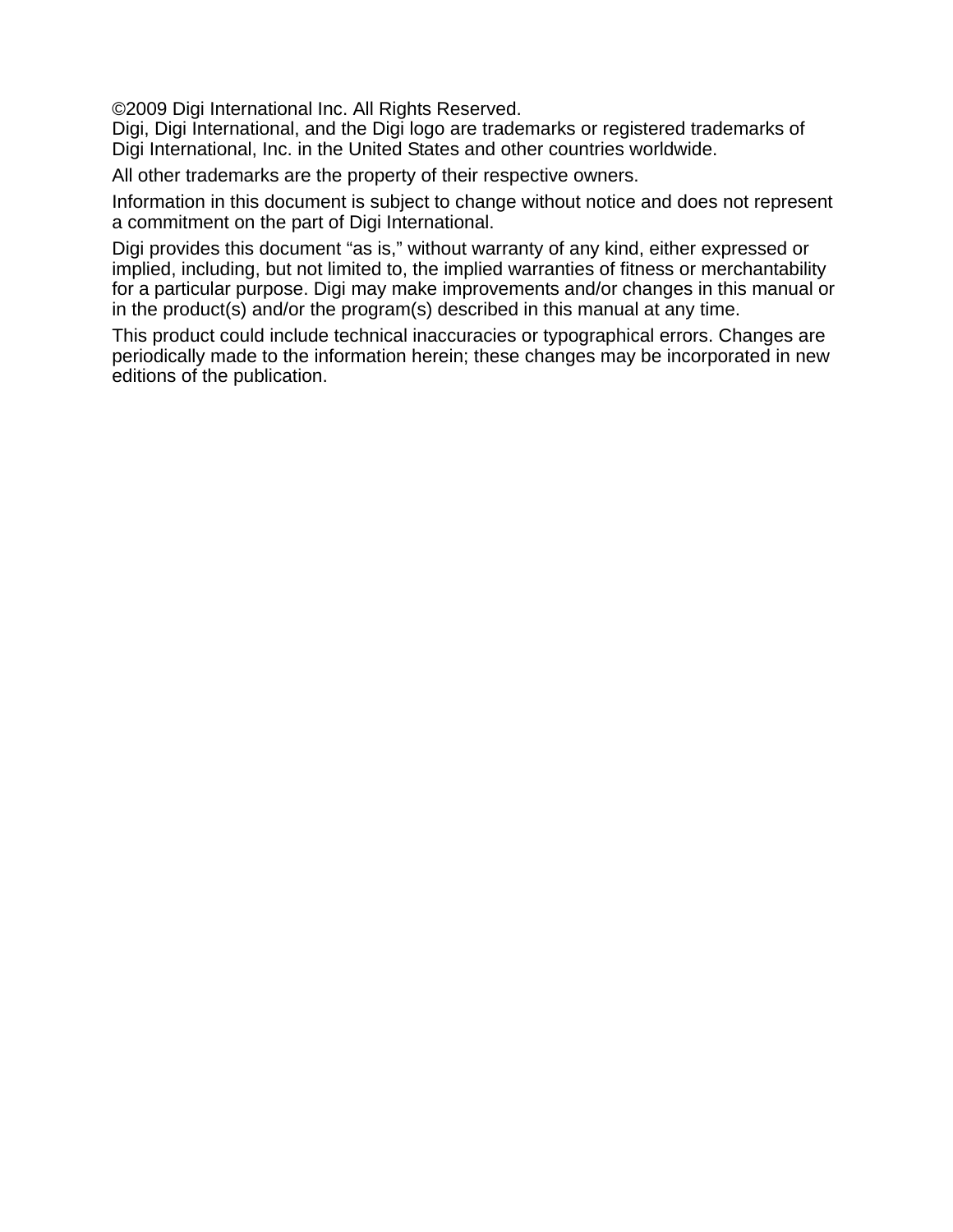# **High Resolution Pulse Generation**

#### **Purpose of this document**

This application note describes a method for using the NS9360's PWMs to generate high resolution pulses.

It requires one external connection from the PWM output to the pulse timer input and the ability to change registers on command.

## **Example: Using PWM1**

#### **Generating a 20 kHz frequency, 20 s pulse width:**

- Add wire to connect PWM1 output (GPIO37) to Timer2 input (GPIO15)
- Configure GPIO15 as Timer2 input
	- gpio cfg reg2 addr 9060\_0014 bits 31:28 = 'h1
- Configure GPIO37 as PWM1
	- gpio cfg reg5 addr 9060\_0020 bits 23:20 = 'h8

Timer2 sets the pulse width, and Timer3 sets the period; Timer2 and Timer3 are configured when the control registers are set (see below).

Reload Counters (assume CPUclock/4 is set in the Timer Control Register)

- Timer2 A090\_004C 0000\_0375
	- pulse width = 4(CPUclk\_period)(pulse width count)
- Timer3 A090 0050 0000 08A4
	- period = 4(CPUclk\_period)(period count)

20 kHz gives us a 50  $\mu$ s period

177 MHz (176.9472) gives us a 5.6514 ns CPUclk\_period

```
period count = 50 \text{ µs} / (4 * 5.6514 \text{ ns}) = 2211.84rounded to 2212, or 0x8A4
pulse width = 20 \mu spulse width count = 20 \text{ µs} / (4 * 5.6514 \text{ ns}) = 884.73rounded to 885, or 0x375
```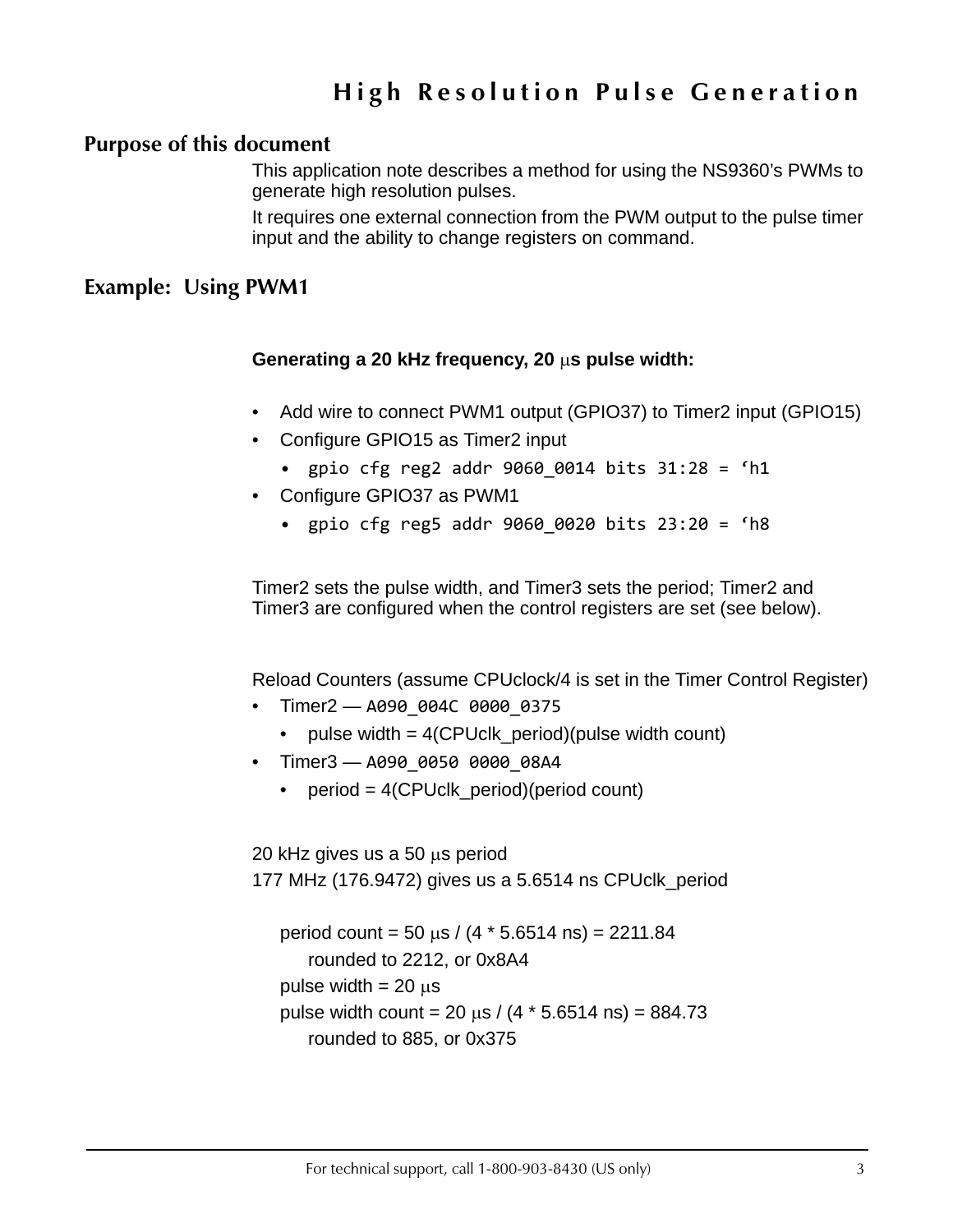Control Registers

- Timer2 A090 0198 0000 80A7
	- Timer enabled, CPUclock/4, external high-gated, counts down, 32 bit, reload enabled
- Timer3 A090 019C 0000 8087
	- Timer enabled, CPUclock/4, internal, counts down, 32-bit, reload enabled

In this specific example using a 177 MHz CPU clock and timers set to CPUclock/4 mode, the resolution is 22.6 ns; otherwise stated as (1/2212) or 0.045%.

# **PWM Output: Special Cases**

There is approximately one (1) period delay from the start of the period timer to the generation of the first pulse. There is a delay of up to two (2) periods from the point when the new pulse count is written in the reload register to the point when the new pulse width takes effect, depending on the current duty cycle and when the write occurs relative to the end of a pulse.

When pulse  $count = period$  count

PWM output is always high

```
When pulse count = 0
```
PWM output is a one (1) CPUclock-wide pulse

The following steps may be used to halt the PWM output in the low state:

- Write to the reload count register of the timer controlling the period with the maximum count. As this is a 32-bit counter, this number is 0xFFFF FFFF.
- Wait one full "old" period time to ensure the new count value has been loaded.
- Disable both timers.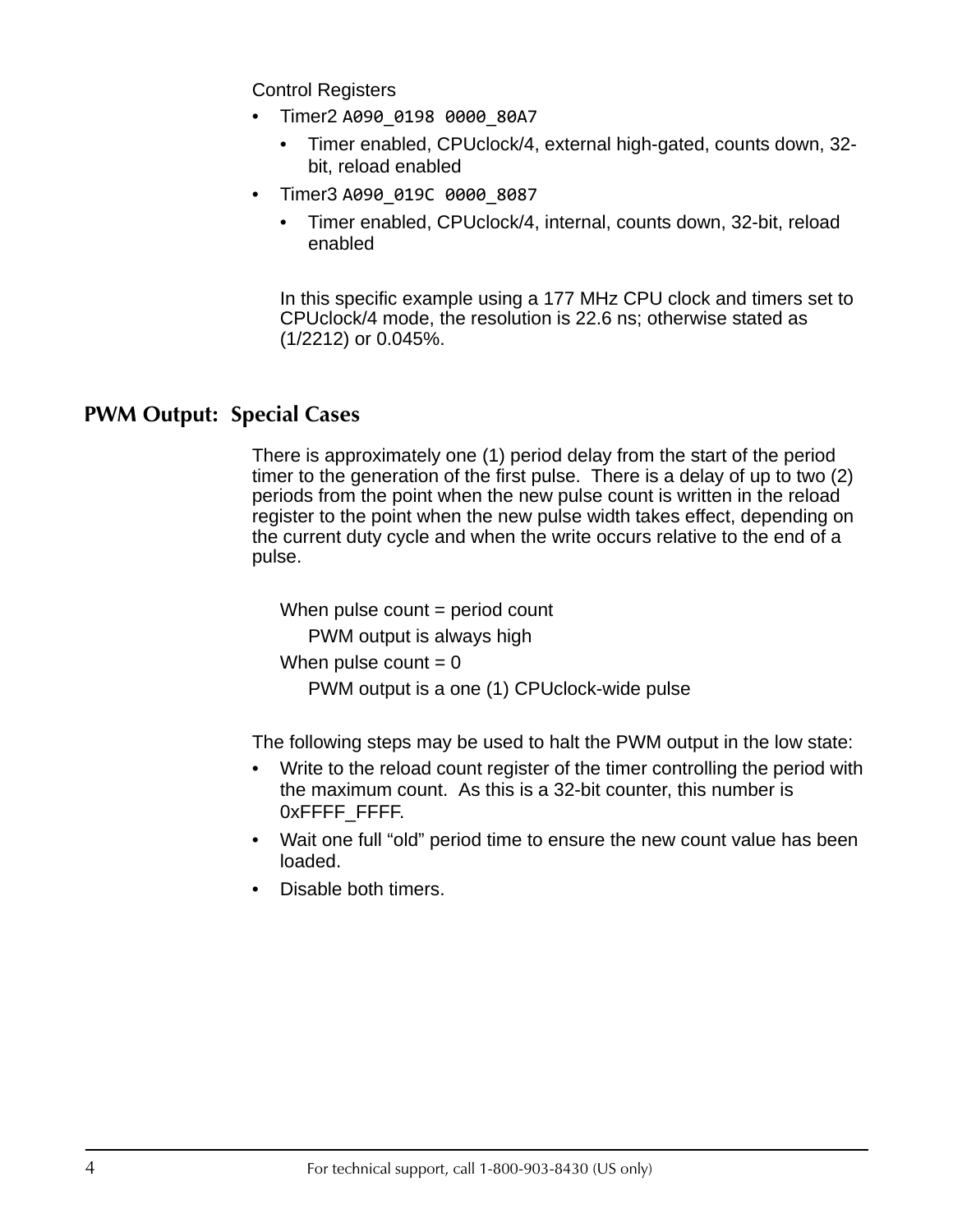# **Example: Graphical Representation**

| <b>NEW VirSim - Waveform - A - AutoGroupO</b>                                                                                                                                                                              |                          |            |            | $\lfloor \_ \rfloor$ $\lfloor \_ \rfloor$ x |
|----------------------------------------------------------------------------------------------------------------------------------------------------------------------------------------------------------------------------|--------------------------|------------|------------|---------------------------------------------|
| Edit<br><b>Display</b><br>Eile<br>Zoom<br>Window                                                                                                                                                                           |                          |            |            | Heip                                        |
| 圈<br> Z <br>$\begin{array}{ c c c }\hline \text{z} & \text{z} \end{array}$<br>$\,$ Z<br>鬼                                                                                                                                  | EGroup0<br>$\mathcal{C}$ |            |            | $\sqrt{\frac{2}{\sqrt{3}}}$                 |
| I<br>8,624.28 (1 ns)<br>$CT =$<br>IJ<br>11,396.37 (1 ns)<br>$C2 \Box$<br>2,772.09 (1 ns)<br><b>Delta</b>                                                                                                                   | 50,000.00                | 100,000.00 | 150,000.00 | 200,000.00                                  |
| $\begin{array}{c} \nV1 \\ V1\n\end{array}$<br><b>StO</b><br>m_pwm_1.pwm_out<br><b>StO</b><br>timer_2.term_count<br>$ v_1 $<br>stū<br>timer_3.term_count<br>$\vert$ vı<br>П<br>st0<br>scm_top.hwrite<br><u>NK ⊏NK</u><br>×. |                          |            |            | H                                           |

Example starting with a 40% duty cycle for the first two pulses, then changing to 20%:

The **scm\_top.hwrite** signal at approximately 108,000.00 shows where the pulse reload count register is updated. The new count value is loaded into the counter at the end of the next 40% duty cycle pulse and is used to generate the 20% duty cycle pulse that follows.

### **Conditions and Further Information**

*TLCS set to 000 or 001 in timer control register*

*Note: With very short period or pulse counts (<4), the PWM does not function correctly. With period or pulse counts greater than or equal to 4, the period or pulse will be one (1) CPU clock cycle longer than programmed.*

*For further information on the operation of the NS9360 processor, please consult the support documentation, available online at:* http://www.digi.com/products/embeddedsolutions/ns9360.jsp